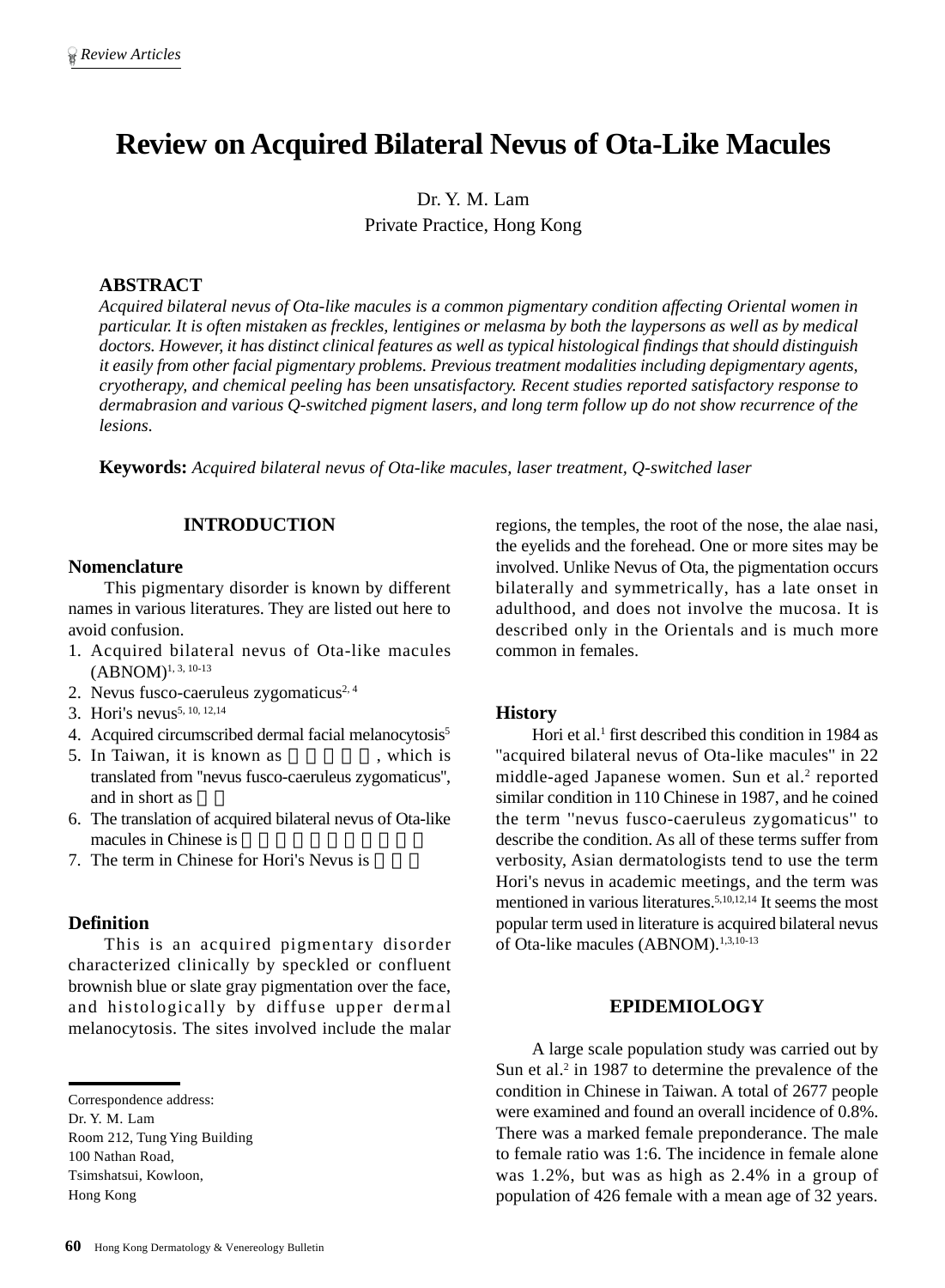The condition has been described only in the Orientals in Japan, Taiwan, Thailand, Hong Kong, and Singapore etc. It must be very rare in the Westerners or Negroes, as ABNOM has not been mentioned in any literature on such ethnic groups, although acquired circumscribed dermal melanocytosis of some other sites has been described.

There is some controversy regarding the age of onset. Hori's<sup>1</sup> paper mentioned that the condition usually appeared in the fourth and fifth decade in Japanese women. Sun's<sup>2</sup> series gave a different picture in that appearance of the nevus was rare before the age of 10 years, but occurred between the ages of 11 and 35 years in 74.5% of the cases. In 94.5% of the cases onset was after the age of 11 and in 60% after the age of 21. In the series of 34 patients by M. Mizoguchi et al,<sup>9</sup> two third of the patients first noted the pigmentation between the age of 8 and 25 years and the age at the first visit ranged from 21 to 66 years and the average 40.8±10.7 years.

### **CLINICAL FEATURES**

The lesions consist of asymptomatic speckled macules over the malar regions of both cheeks, symmetrical, bilateral, with a mixed hue of brown, slategray, blue-black color. The number of spots on each malar region varies from 15±9 in Sun's series.<sup>2</sup> Some of the guttate macules may coalesce to form a large macule. Those over the temples, forehead, and alae nasi are often homogeneous and slate gray in color, and appear as large confluent macules like Mongolian spots rather than in a speckled pattern.

In many cases, more than one anatomical site is involved. In order of frequency, the various sites involved are zygomatic regions (96.4%), alae nasi (35.7%), root of nose (25%), temples (17.8%), upper eyelids (3.5%) respectively in a small series of 28 cases by M. Mizoguchi et al.9 Pigmentation does not disappear with time, but may become lighter in colour temporarily with depigmentary agents. Unlike nevus of Ota, there is no involvement of the conjunctiva, the buccal mucosa, or the palatal mucosa.

The onset of the pigmentation is usually in the twenties. The pigmentation tends to get darker with pregnancy. The relation with sunshine and contraceptive pill is less obvious.

# **HISTOPATHOLOGY AND ELECTRON MICROSCOPY**

The epidermis appears normal. The main changes are in the upper dermis. There are elongated, slender pigment-bearing cells dispersed between the collagen fibers of the dermis, particularly in the subpapillary dermis. Their long axis is along the collagen fibers and does not disturb the normal architecture of the skin. Dopa positive granules are seen in the pigment bearing cells.2 In nevus of Ota, dermal melanocytes are seen to involve the deeper reticular dermis as well.<sup>10</sup>

The pigment bearing cells contain many singly dispersed melanosomes in stage II, III, IV of melanization. These structures are  $0.3x0.5$  um<sup>2</sup> in diameter and are surrounded by an extracellular sheath. These pigment bearing cells are identified as actively melanin-synthesizing dermal melanocytes.<sup>1</sup>

# **PATHOGENESIS**

The pathogenesis of this condition is unknown, but several theories have been put forward. These include (a) dropping off of epidermal melanocytes; (b) migration of hair bulb melanocytes; (c) reactivation of pre-existing latent dermal melanocytes, which are triggered by dermal inflammation, UV radiation, or hormonal changes in pregnancy.1

The last theory is supported by several observations: (a) no recurrence observed after successful treatment; (b) Mizoguchi et al.<sup>9</sup> found active melanocytes as well as non-pigmented immature melanocytes in the dermis of the lesion, and confirmed in vitro that endothelin-1, which was produced and secreted by keratinocytes after UV-irradiation affected melanocytes and accelerated melanogenesis; (c) Mizushima et al<sup>7</sup> reported two cases in which dormant melanocytes were detected in the dermis in the skin 2 cm away from the clinically pigmented lesions; (d) Murakama et al<sup>6</sup> studied the normal skin of seven Japanese subjects and found a small number of immature melanocytes were present in the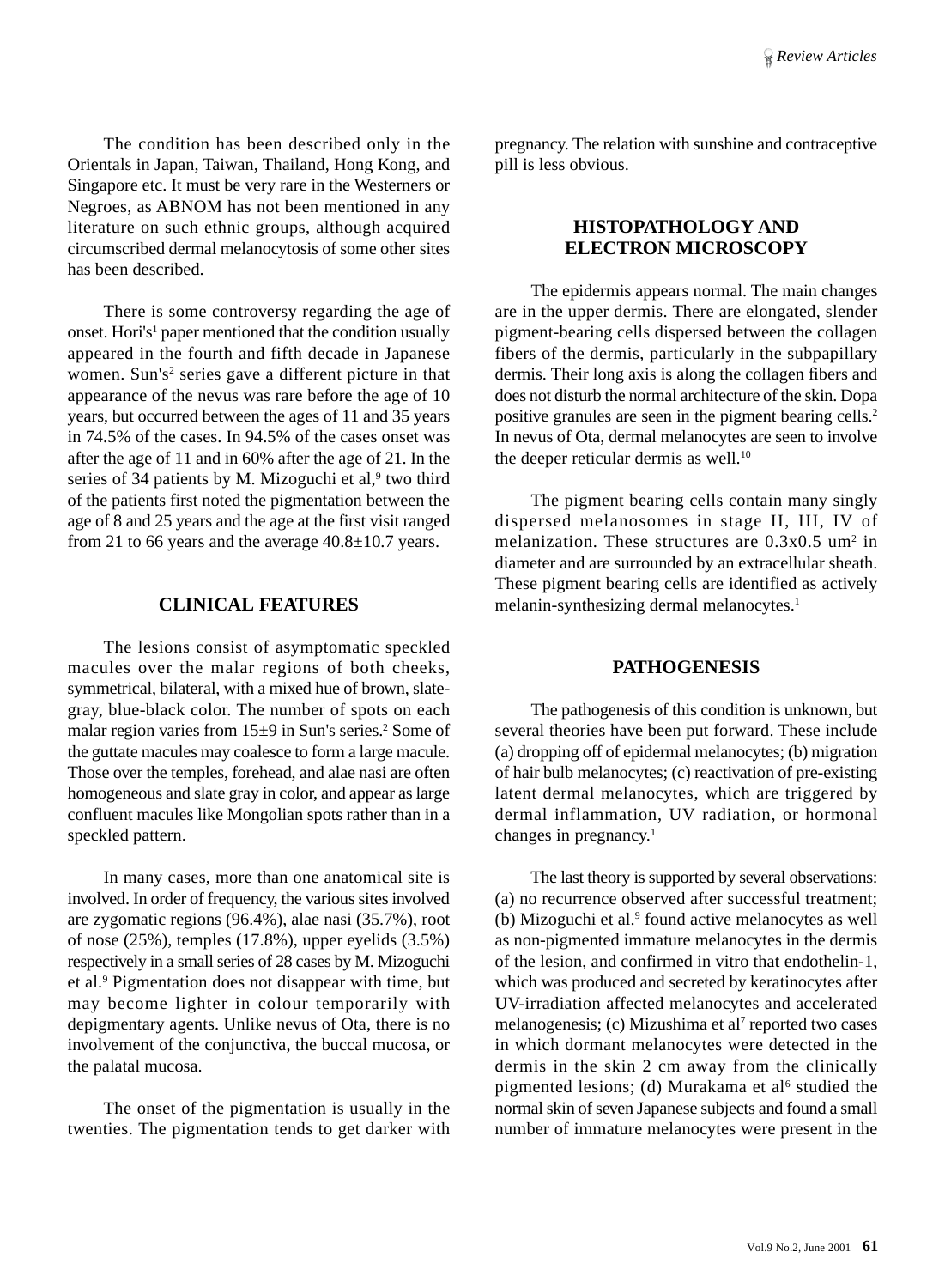dermis; (e) UV/PUVA-induced dermal melanocytosis were reported by various investigators.<sup>8</sup>

# **DIFFERENTIAL DIAGNOSIS**

The differential diagnoses include freckles, lentigines, melasma, post inflammatory hyperpigmentation, pigmentary incontinence due to various causes, Riehl's melanosis and bilateral nevus of Ota. The lesions are often mistaken as freckles by both the patients and the clinicians. Oriental patients in the thirties often present with a mixed picture of lentigines, freckles, melasma, post-inflammatory hyperpigmentation and Hori's nevus, which often confuse the less experienced dermatologists. Even the most experienced dermatologists may have difficulty telling the exact nature of some of the individual pigmented spots clinically. Confusion also arises as occasional dermatologists called the lesions dermal melasma. The lesions could be difficult to differentiate from true bilateral nevus of Ota, but the history tells that the latter has a much earlier onset. Typical cases usually pose no diagnostic problem to the clinician, as in several studies, most cases were diagnosed clinically.<sup>2, 9, 11-14</sup>

# **TREATMENT**

Lesions of dermal melanocytosis do not respond to chemical peeling, as the lesional melanocytes locate in the dermis. Cryotherapy has been used to treat nevus of Ota, but often induces scarring and significant pigmentary or textural changes, and the degree of pigmentation clearance is not satisfactory. Treatment with depigmentary agents may slightly lighten the pigmentation temporarily, but never to a significant extent as to be satisfactory to the patient.

### **Dermabrasion**

The first literature on the treatment of ABNOM was the use of dermabrasion by Kunachak et al.<sup>11</sup> in 1996. From 1987 to 1994, 320 patients with ABNOM were included in the study. Area dermabrasion using a hand engine with a coarse diamond fraise was performed in every case. The end point of the procedure was determined either by complete clearance of pigments observed visually, or when one reached the middle or approached the lower dermis layer, even though there were residual pigments.

According to the study, 310 patients (97%) achieved 100% clearance of the pigment. In the remaining 10 patients (3%) there was 5% residual pigment. The wound healed with excellent cosmesis, and without changed skin texture. Postoperative complication included hyperpigmentation, which appeared during the first 3 months after the operation, and responded readily to topical hydroquinone. Another complication was erythema of the treated area, which took 6 months to return to normal. There was no recurrence at 1-7 years of follow up.

The authors claimed that dermabrasion was a safe, cheap, fast and effective means for the treatment of ABNOM and concluded that an excellent response and cosmesis could be obtained after a single session. However in 1999, the same authors Kunachak et  $al^{12}$ commented that dermabrasion, though a promising approach was considered an invasive procedure. If it was used to eradicate a particularly deep-seated lesion, it might lead to undesirable textural or pigmentary changes.

#### **Q-switched ruby laser**

In 1999, Kunachak et al.<sup>12</sup> reported 140 patients treated with Q-switched ruby laser. The laser fluence employed was 7-10 Joules/cm<sup>2</sup>, at a repetition rate of 1 Hz, and a spot size of 2-4 mm. The fluence adjustment was determined by tissue reaction. They used the highest fluence that would turn the treated site uniformly white, without bleeding or immediate epithelium sloughing. The next treatment session was scheduled as soon as the scabs had fallen off or before repigmentation occurred, usually within 1-6 weeks (mean 2.2 weeks) of the previous session. The end point of treatment was a total disappearance of pigment. The number of treatment sessions ranged from 1 to 6 (mean 2.3). Of the 131 patients who completed the treatment, complete clearance was obtained. Temporary hyperpigmentation was observed in 10 patients (7%) and readily responded to 4% topical hydroquinone. Five patients (3.6%) had prolonged hypopigmentation and 3 patients (2.1%) had persistent hypopigmentation. There was no recurrence at 6 months to 4.3 years (mean 2.5 years) of follow up. The authors concluded Q-switched ruby laser was an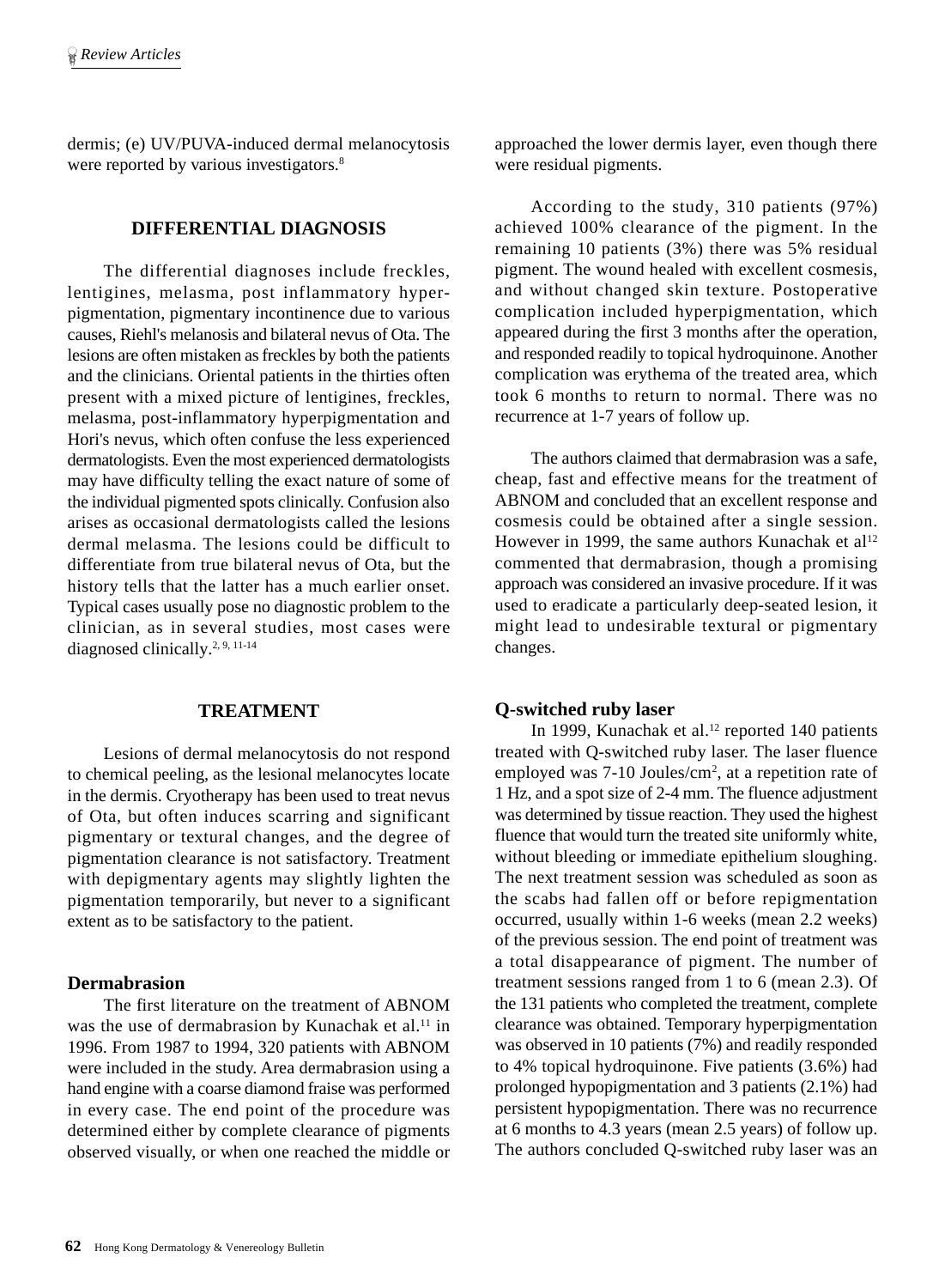effective and less invasive (than dermabrasion) tool to eradicate ABNOM.

#### **Q-switched Nd-YAG laser**

It was interesting to note that there were 2 papers published in 2000 on the treatment of ABNOM by Qswitched Nd-YAG laser with different results and conclusion. The first paper was by Kunachak et al.<sup>13</sup> (K's) and the other one by Polnikorn et al.<sup>14</sup> (P's). In K's paper, of all the 68 patients who completed the treatment, 100% patients attained 100% lesional clearance after 2-5 treatment sessions (mean, 2.8 sessions). In P's paper, they concluded that only 50% of patients who underwent three or more treatments (6 out of 12 cases) showed good to excellent results (>50% to >75%). In both series, there was a high incidence of post inflammatory hyperpigmentation (PIH) after laser treatment, up to 50% and 73% respectively in K's and P's paper. Both authors used topical hydroquinone to treat the PIH. It was interesting to note that in K's series, not only their patients responded better to laser treatment, even their PIH responded much faster in a few days to weeks. In P's series, up to 40% of their patients had persistent PIH requiring over 3 months to resolve. The two series also differed in several ways regarding the treatment methods. K's series used a laser with pulse width of 25 nsec, fluence of  $8-10$  J/cm<sup>2</sup>, 2-4 mm (mostly 4 mm) spot size and 10 Hz. Treatment interval was scheduled at 2 or 3 weeks after the previous session. Topical hydroquinone was prescribed to patients with PIH and the next treatment was postponed till PIH had resolved. P's series used a laser with pulse width of 6-8 nsec, a significantly lower fluence of 4-6 J/cm<sup>2</sup>, 3 mm spot size and 10 Hz. Treatment intervals ranged from 3-6 months depending on the duration of PIH. Topical hydroquinone 2-6% was prescribed to patients with PIH. The Q-S 532 nm wavelength was also used in P's series when there was epidermal pigmentation.

## **DISCUSSION**

In the three series by Kunachak et al, $11-13$  whether the patients be treated by dermabrasion, Q-switched Ruby laser or Q-switched Nd:YAG laser, excellent results were obtained in 97-100% of patients, and the complication was limited to hypopigmentation in a small percentage of up to 3% of cases. Though hyperpigmentation was common in their series, they all

responded readily to depigmentary agents. It seems that not only their ABNOM responded particularly well to all form of their treatments, their complications also had a lower incidence and responded more readily to adjunctive measures. These impressive results however have not been confirmed by other studies.

In the series by Polnikorn et al. $14$  the result was less impressive. This may be due to several reasons, including the small number of treatment sessions (82% treated with 1-2 sessions only), prolonged treatment interval of 3-6 months, and a much lower laser fluence of 4-6 Joules/cm2 . In P's opinion, the response of ABNOM to laser treatment was less impressive than that of Ota's nevus. This conclusion was different from other workers.

Another controversial point was raised by R. Geronemus<sup>12</sup> who commented on Kunachak's unique therapeutic approach in the management of these patients in the sense that repetitive treatment sessions were performed at short intervals which differed significantly from other therapeutic regimens in published series with the use of ruby laser. He quoted one reference from Taylor et al who noted benefit from delayed treatments as significant lightening can sometimes be seen many months after initial treatment session.

#### **Suggestions for further studies**

In view of these uncertainties and controversies, it may be helpful to perform the following studies:

- 1) To perform controlled trial on patients treating one side as frequently as possible as mentioned by the above authors and the other side at 3 monthly interval and compare the number of treatment sessions required for complete clearance.
- 2) To perform controlled trial of patients treating one side with laser supplemented with depigmentary agents as mentioned above, and the other side without, and compare the degree of improvement on both sides.
- 3) To compare the response to treatment to different type of lasers on the same patient, say, treating one side with Q-S Nd:YAG, and the other side with Q-S Alexandrite laser.
- 4) To see if the treatment interval and the use of bleaching agents has any significance on the development of hypopigmentation as the complication.